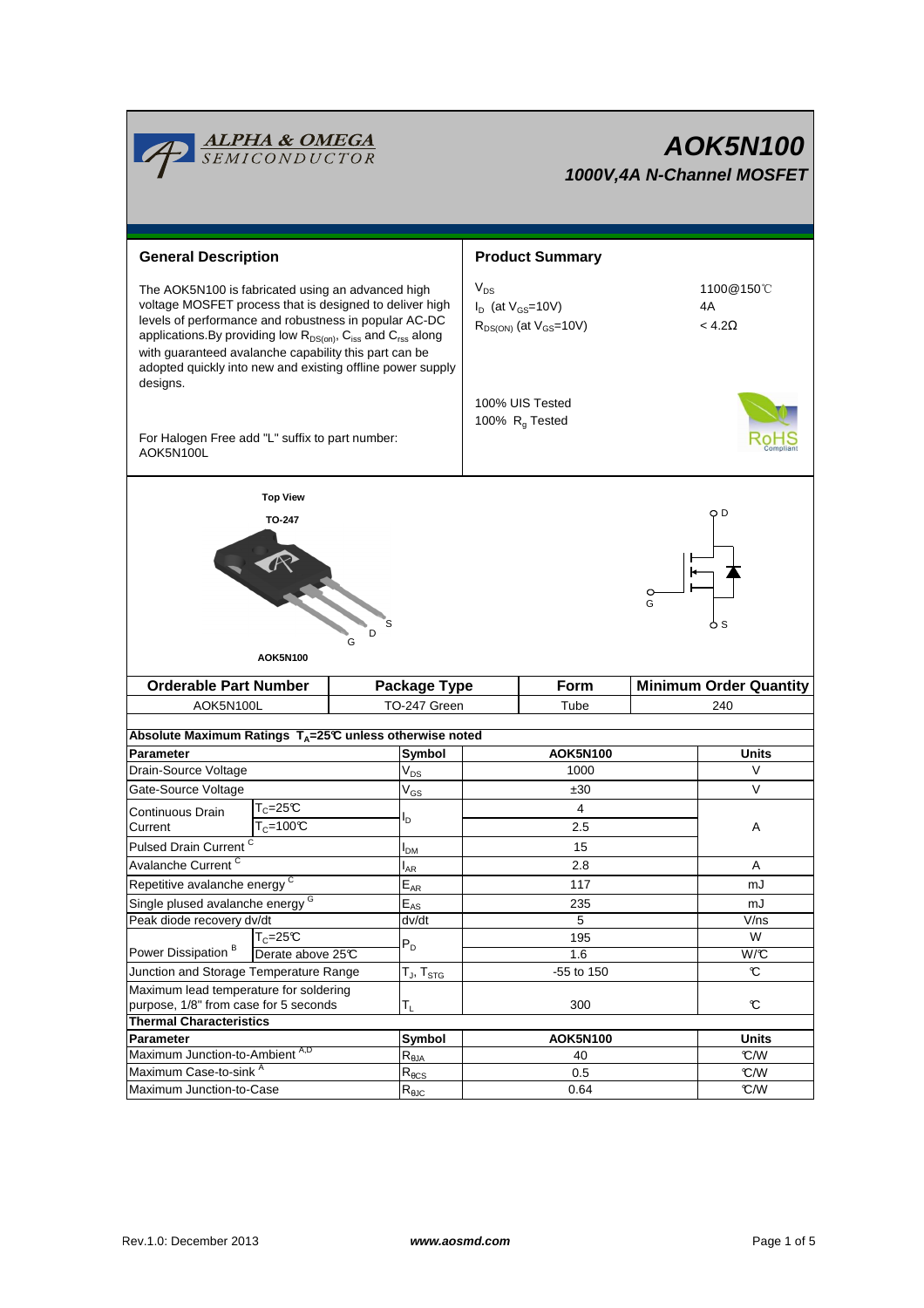

#### **Electrical Characteristics (TJ=25°C unless otherwise noted)**

| <b>Symbol</b>                               | <b>Parameter</b>                      | <b>Conditions</b>                                                    | Min  | <b>Typ</b> | <b>Max</b>   | <b>Units</b>    |  |  |  |  |  |
|---------------------------------------------|---------------------------------------|----------------------------------------------------------------------|------|------------|--------------|-----------------|--|--|--|--|--|
| <b>STATIC PARAMETERS</b>                    |                                       |                                                                      |      |            |              |                 |  |  |  |  |  |
| <b>BV<sub>DSS</sub></b>                     | Drain-Source Breakdown Voltage        | I <sub>D</sub> =250µA, V <sub>GS</sub> =0V, T <sub>J</sub> =25℃      | 1000 |            |              |                 |  |  |  |  |  |
|                                             |                                       | I <sub>D</sub> =250µA, V <sub>GS</sub> =0V, T <sub>J</sub> =150℃     |      | 1100       |              | V               |  |  |  |  |  |
| $\overline{\text{BV}}_{\text{DSS}}$<br>/ATJ | Zero Gate Voltage Drain Current       | ID=250µA, VGS=0V                                                     |      | 1.04       |              | $V/{}^{\circ}C$ |  |  |  |  |  |
| I <sub>DSS</sub>                            | Zero Gate Voltage Drain Current       | $V_{DS}$ =1000V, $V_{GS}$ =0V                                        |      |            | $\mathbf{1}$ | μA              |  |  |  |  |  |
|                                             |                                       | $V_{DS}$ =800V, T <sub>J</sub> =125°C                                |      |            | 10           |                 |  |  |  |  |  |
| l <sub>GSS</sub>                            | Gate-Body leakage current             | $V_{DS} = 0V$ , $V_{GS} = \pm 30V$                                   |      |            | ±100         | nA              |  |  |  |  |  |
| $V_{GS(th)}$                                | Gate Threshold Voltage                | V <sub>DS</sub> =5V, I <sub>D</sub> =250µA                           | 3.3  | 3.9        | 4.5          | V               |  |  |  |  |  |
| $R_{DS(ON)}$                                | Static Drain-Source On-Resistance     | V <sub>GS</sub> =10V, I <sub>D</sub> =2.5A                           |      | 3.5        | 4.2          | Ω               |  |  |  |  |  |
| <b>g</b> <sub>FS</sub>                      | <b>Forward Transconductance</b>       | $V_{DS}$ =40V, I <sub>D</sub> =2.5A                                  |      | 5          |              | S               |  |  |  |  |  |
| $V_{SD}$                                    | Diode Forward Voltage                 | $IS=1A, VGS=0V$                                                      |      | 0.73       | 1            | $\vee$          |  |  |  |  |  |
| Is                                          | Maximum Body-Diode Continuous Current |                                                                      |      | 4          | Α            |                 |  |  |  |  |  |
| I <sub>SM</sub>                             | Maximum Body-Diode Pulsed Current     |                                                                      |      | 15         | A            |                 |  |  |  |  |  |
|                                             | <b>DYNAMIC PARAMETERS</b>             |                                                                      |      |            |              |                 |  |  |  |  |  |
| $C_{\text{iss}}$                            | Input Capacitance                     |                                                                      | 750  | 950        | 1150         | рF              |  |  |  |  |  |
| $C_{\rm oss}$                               | <b>Output Capacitance</b>             | $V_{GS}$ =0V, $V_{DS}$ =25V, f=1MHz                                  | 40   | 62         | 85           | рF              |  |  |  |  |  |
| $C_{\text{rss}}$                            | Reverse Transfer Capacitance          |                                                                      | 3.5  | 6          | 9            | рF              |  |  |  |  |  |
| R <sub>g</sub>                              | Gate resistance                       | $V_{GS}$ =0V, $V_{DS}$ =0V, f=1MHz                                   | 2    | 4.3        | 6.5          | Ω               |  |  |  |  |  |
| <b>SWITCHING PARAMETERS</b>                 |                                       |                                                                      |      |            |              |                 |  |  |  |  |  |
| $\mathsf{Q}_{\mathsf{g}}$                   | <b>Total Gate Charge</b>              |                                                                      | 15   | 19         | 23           | nC              |  |  |  |  |  |
| $\mathsf{Q}_{\text{gs}}$                    | Gate Source Charge                    | $V_{\text{GS}} = 10V$ , $V_{\text{DS}} = 800V$ , $I_{\text{D}} = 5A$ |      | 4.6        |              | nC              |  |  |  |  |  |
| $\mathsf{Q}_{\underline{\mathsf{gd}}}$      | Gate Drain Charge                     |                                                                      |      | 6.5        |              | nC              |  |  |  |  |  |
| $t_{D(0n)}$                                 | Turn-On DelayTime                     |                                                                      |      | 27         |              | ns              |  |  |  |  |  |
| t,                                          | Turn-On Rise Time                     | $V_{GS}$ =10V, $V_{DS}$ =500V, $I_{D}$ =5A,                          |      | 40         |              | ns              |  |  |  |  |  |
| $t_{D(off)}$                                | Turn-Off DelayTime                    | $R_G = 25\Omega$                                                     |      | 50         |              | ns              |  |  |  |  |  |
| $\mathfrak{t}_{\mathfrak{f}}$               | <b>Turn-Off Fall Time</b>             |                                                                      |      | 33         |              | ns              |  |  |  |  |  |
| $\mathfrak{t}_{\mathfrak{m}}$               | Body Diode Reverse Recovery Time      | $I_F = 5A$ , dl/dt=100A/ $\mu$ s, V <sub>DS</sub> =100V              | 350  | 450        | 550          | ns              |  |  |  |  |  |
| $\mathsf{Q}_{\mathsf{r}\mathsf{r}}$         | Body Diode Reverse Recovery Charge    | $I_F = 5A$ , dl/dt=100A/ $\mu$ s, V <sub>DS</sub> =100V              | 4.2  | 5.5        | 6.8          | μC              |  |  |  |  |  |

A. The value of R<sub>6JA</sub> is measured with the device in a still air environment with T<sub>A</sub>=25°C.

B. The power dissipation P<sub>D</sub> is based on T<sub>J(MAX)</sub>=150°C, using junction-to-case thermal resistance, and is more useful in setting the upper dissipation limit for cases where additional heatsinking is used.

C. Repetitive rating, pulse width limited by junction temperature T<sub>J(MAX)</sub>=150°C, Ratings are based on low frequency and duty cycles to keep initial  $T_{\text{J}} = 25^{\circ}$  C.

D. The R  $_{\theta$ JA is the sum of the thermal impedance from junction to case R  $_{\theta$ JC and case to ambient.

E. The static characteristics in Figures 1 to 6 are obtained using <300 µs pulses, duty cycle 0.5% max.<br>F. These curves are based on the junction-to-case thermal impedance which is measured with the device mounted to a la

G. L=60mH,  $I_{AS}$ =2.8A,  $V_{DD}$ =150V,  $R_G$ =25 $\Omega$ , Starting T<sub>J</sub>=25°C.

THIS PRODUCT HAS BEEN DESIGNED AND QUALIFIED FOR THE CONSUMER MARKET. APPLICATIONS OR USES AS CRITICAL COMPONENTS IN LIFE SUPPORT DEVICES OR SYSTEMS ARE NOT AUTHORIZED. AOS DOES NOT ASSUME ANY LIABILITY ARISING OUT OF SUCH APPLICATIONS OR USES OF ITS PRODUCTS. AOS RESERVES THE RIGHT TO IMPROVE PRODUCT DESIGN, FUNCTIONS AND RELIABILITY WITHOUT NOTICE.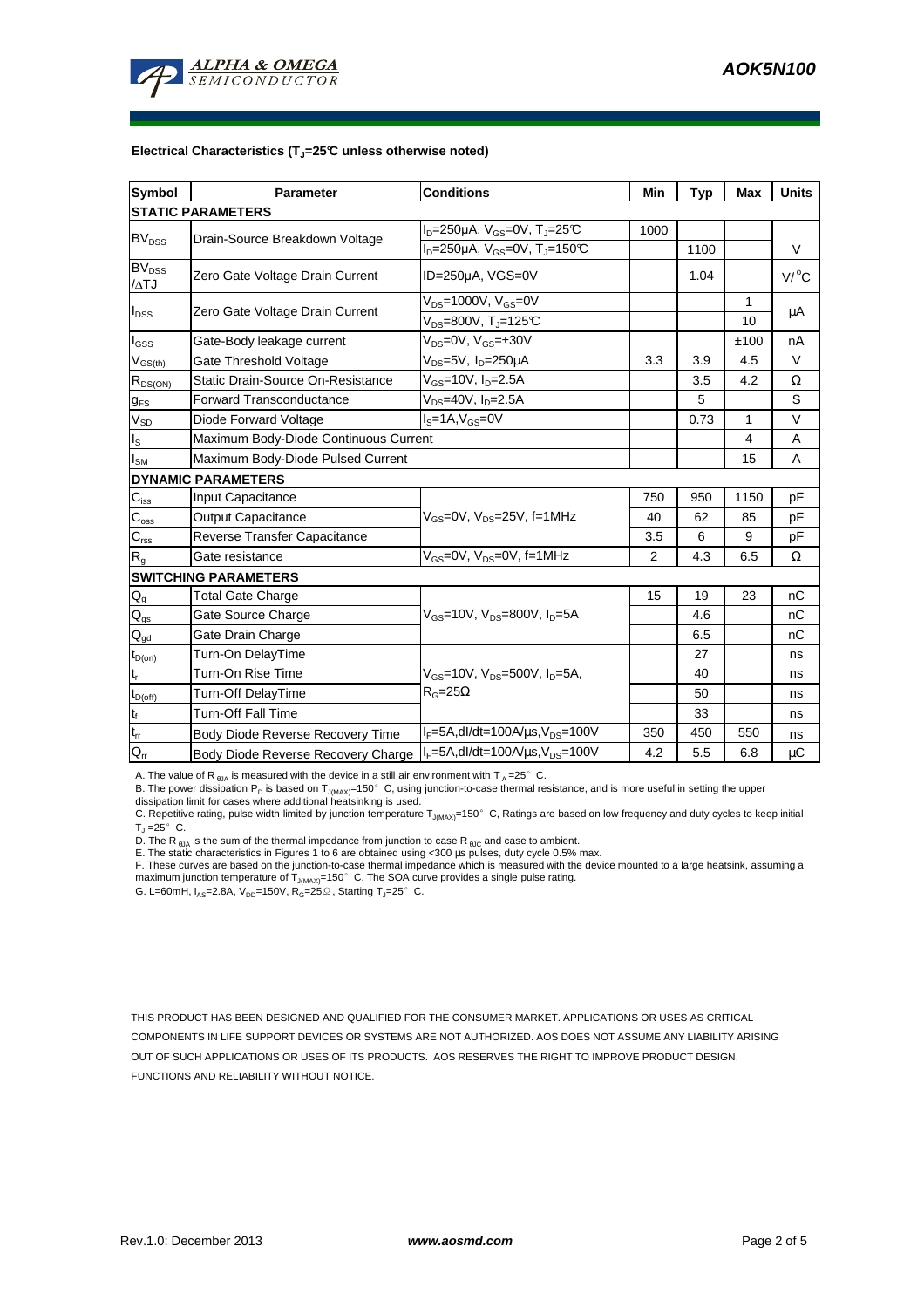

# **TYPICAL ELECTRICAL AND THERMAL CHARACTERISTICS**

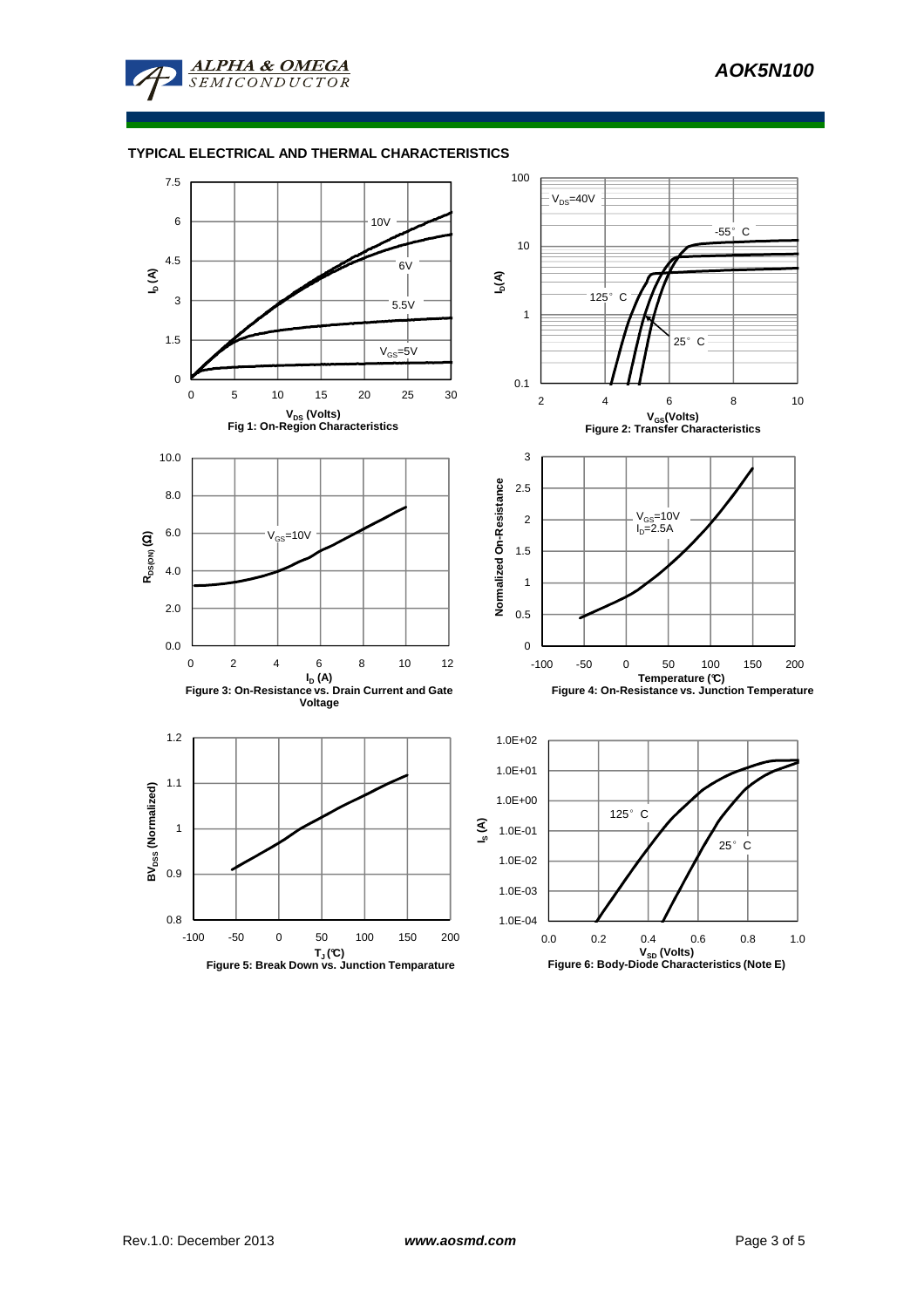

# **TYPICAL ELECTRICAL AND THERMAL CHARACTERISTICS**